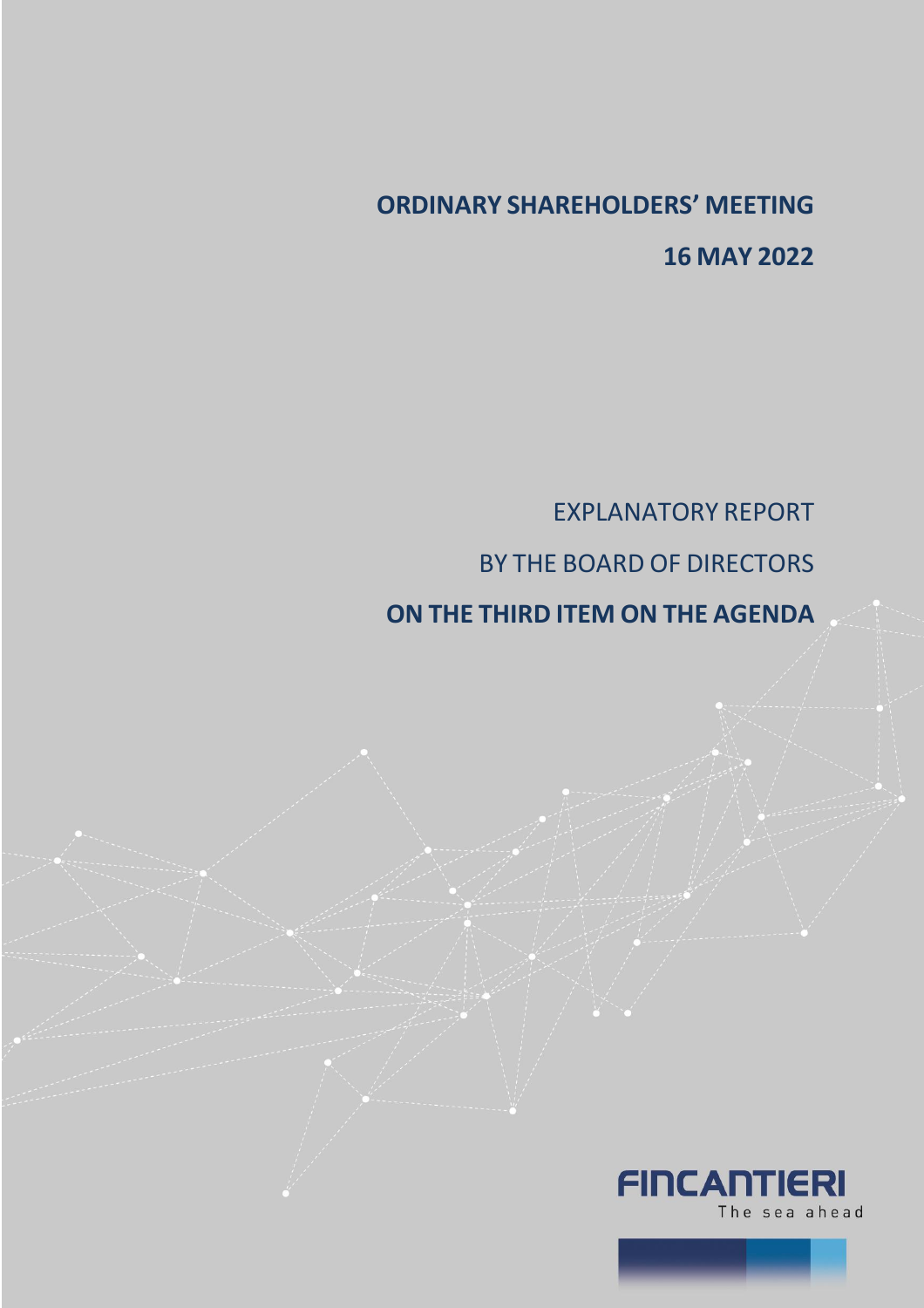

## THIRD ITEM ON THE AGENDA

**FINCANTIERI S.p.A.** Registered office Via Genova 1, Trieste Share Capital EUR 862,980,725.70 fully paid-up VAT No. 00629440322 Tax Code and Venezia Giulia Companies' Registry No. 00397130584 Trieste Economic and Administrative Index No. 89063

**\* \* \* \* \***

*Explanatory report prepared in accordance with Article 125-ter of Legislative Decree No. 58 of 24 February 1998*

#### **THIRD ITEM ON THE AGENDA**

*Appointment of the Board of Directors. Related and consequent resolutions:*

- *3.1 Determination of the number of members of the Board of Directors.*
- *3.2 Determination of the term in office of the Board of Directors.*
- *3.3. Appointment of the members of the Board of Directors.*
- *3.4 Appointment of the Chairperson of the Board of Directors.*
- *3.5. Determination of the compensation of the members of the Board of Directors.*

Dear Shareholders,

on the occasion of the Shareholders' Meeting called to approve the financial statements for the 2021 financial year, the three-year mandate conferred by the Shareholders at the Shareholders' Meeting on 5 April 2019 on the Board of Directors currently in office will end.

You are therefore asked to take action regarding: (i) determining the number of members of the Board of Directors; (ii) determining the term in office of the Board of Directors; (iii) appointing the members of the Board of Directors; (iv) appointing the Chairperson of the Board of Directors; and (v) determining the compensation of the members of the Board of Directors.

**\* \* \* \* \***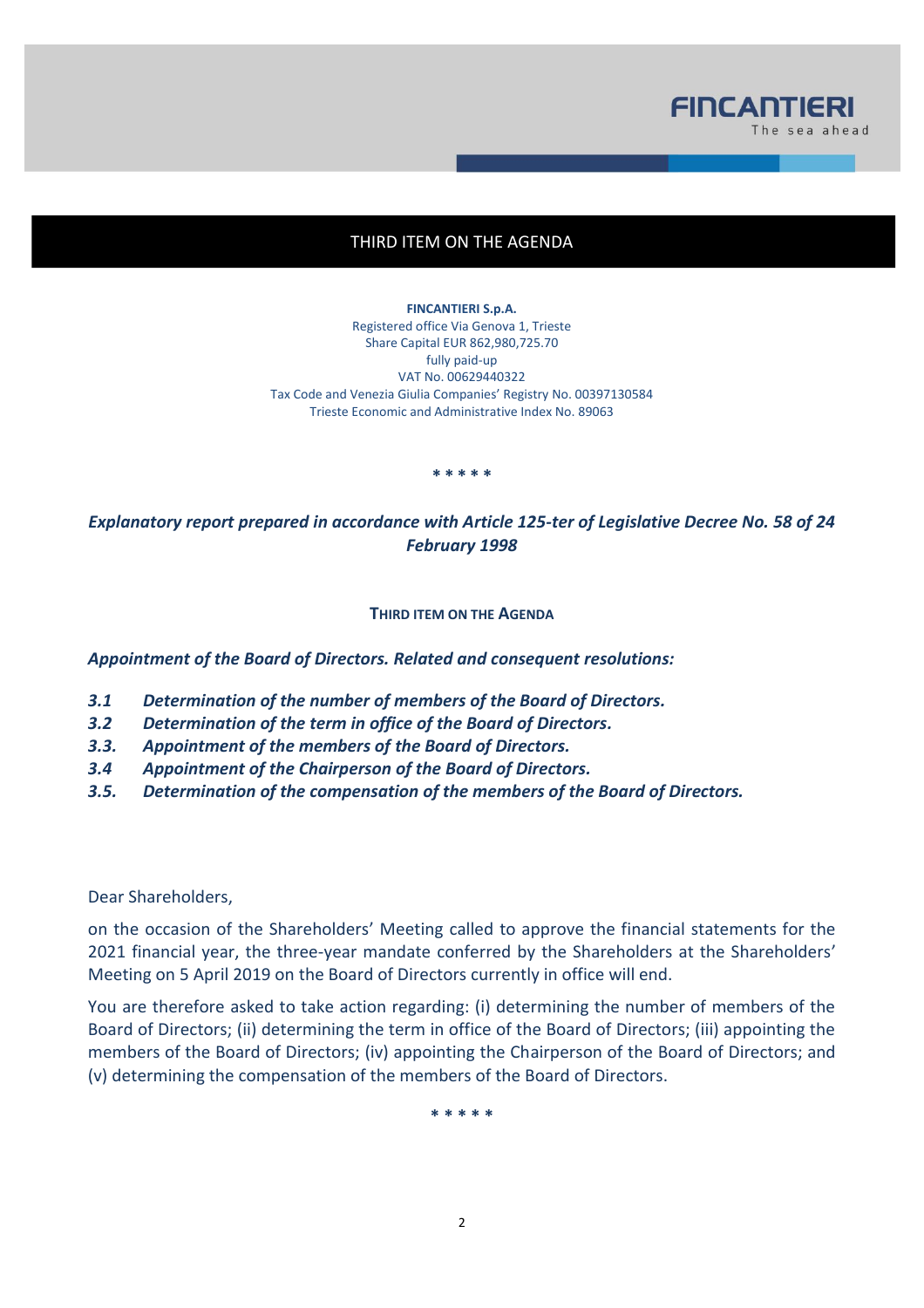

# *3.1 Determination of the number of members of the Board of Directors*

Pursuant to Article 19.1 of the By-laws, the Company is governed by a Board of Directors consisting of seven to thirteen members. The number of members is determined from time to time by the Shareholders' Meeting within the limit above (Article 19.2 of the By-laws).

The outgoing Board of Directors is not making proposals in this regard, and therefore requests the Shareholders' Meeting to determine – within the limits set forth in the By-laws – the number of members of the Board of Directors, based on the proposals that may be made by the Shareholders.

#### *3.2 Determination of the term in office of the Board of Directors*

Pursuant to Article 19.9 of the By-laws, the Directors remain in office for three financial years and their term of office expires on the date of the Shareholders' Meeting called to approve the financial statements for the last financial year of their term.

The outgoing Board of Directors is not making proposals in this regard, and therefore requests the Shareholders' Meeting to determine – within the limits set forth in the By-laws – the term in office of the Board of Directors, based on the proposals that may be made by the Shareholders.

#### *3.3 Appointment of the members of the Board of Directors*

The Company's Board of Directors is appointed in accordance with Article 19 of the By-laws, to which express reference is made for matters not described below.

The Directors are appointed by means of a slate voting system. Slates may be submitted by Shareholders who, individually or with other Shareholders, hold at least 1% of the shares pursuant to the Italian Stock Exchange Regulatory Authority (CONSOB) Executive Determination No. 60 of 28 January 2022. Each Shareholder may submit or contribute to the submission of a single slate. Each person with voting rights may vote for only one slate.

#### Preparation of the slates

Each candidate can appear on one slate only under penalty of ineligibility.

Each slate must include at least two candidates who meet the independence requirements under law (i.e., the independence requirements for statutory auditors of listed companies set forth in Article 148, paragraph 3 of Legislative Decree No. 58/1998), must clearly indicate those candidates as such and must list one of them as the first on the slate.

To make possible the composition of the Board Committees recommended by the Corporate Governance Code approved on 30 January 2020 (the "Corporate Governance Code"), to which the Company adheres, Shareholders are asked to include in the slates an adequate number of candidates meeting the independence requirements set out in Recommendations No. 5 and 7 of that Code.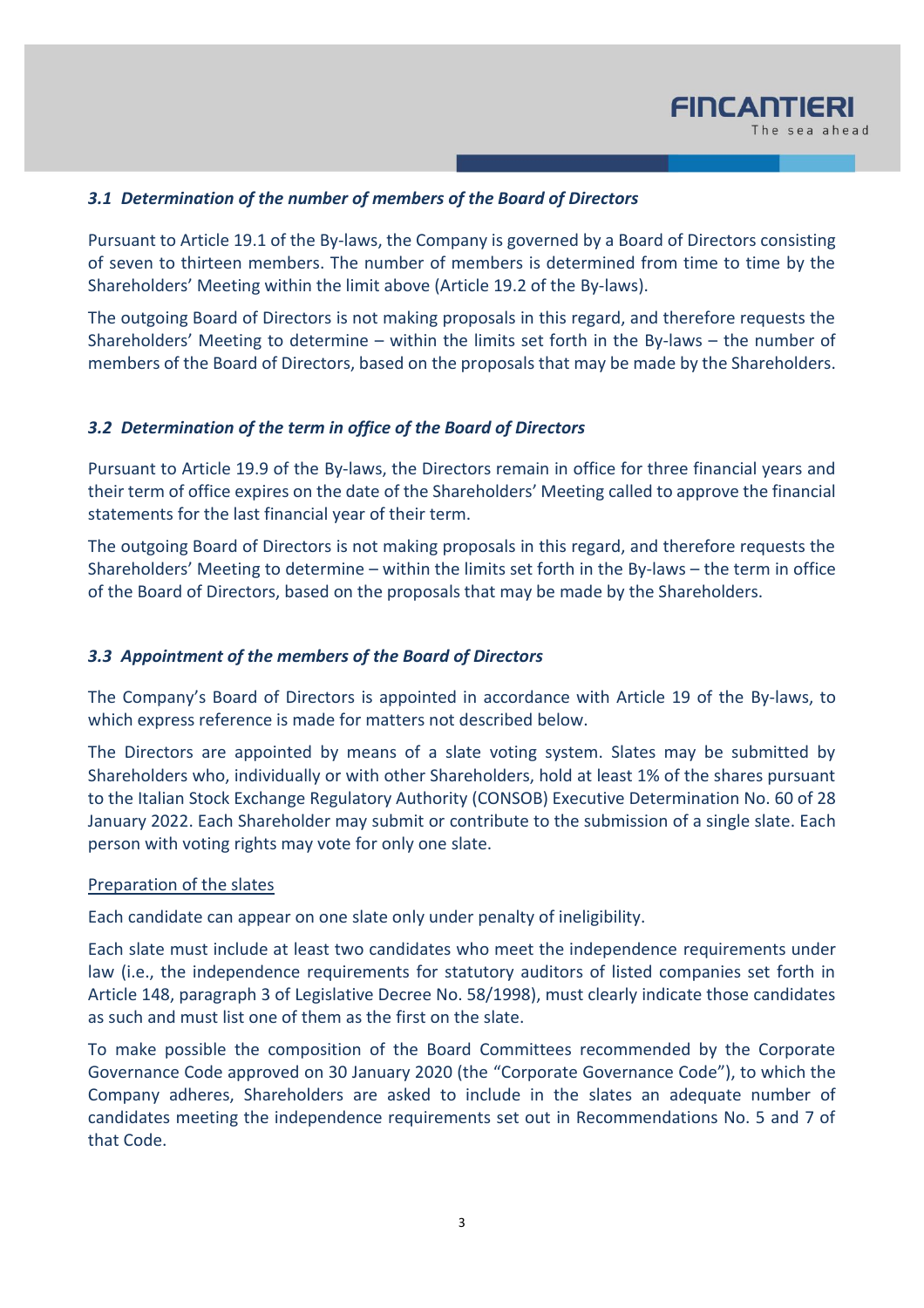

To ensure compliance with the regulations on gender balance, and therefore to ensure that at least two-fifths of the new Board of Directors is made up of members of the less represented gender, rounding up to the higher number in the event of a fraction:

- slates with three candidates must list candidates of different genders at the top two places of the slate;
- slates with more than three candidates must: (i) be composed of two-fifths of members of the less represented gender, rounding up to the higher number in the event of a fraction, and (ii) place one of the candidates of the less represented gender in one of the first two places on the slate.

### Composition of the Board of Directors and requirements for Directors

Members of the Board of Directors must satisfy: (i) the professional requirements set out in Article 19.4 of the Company's By-laws and (ii) the reputational requirements set out in Article 147 *quinquies* of Legislative Decree No. 58 of 24 February 1998 (the "Italian Consolidated Finance Law"), which cites the reputational requirements for statutory auditors of companies with listed shares set forth in Article 148, paragraph 4 of the Italian Consolidated Finance Law (for which reference is currently made to Article 2 of Decree of the Ministry of Justice No. 162 of 30 March 2000) and in Article 19.5 of the By-laws.

Furthermore, the members of the Board of Directors must not be ineligible or barred from acting as Directors under Article 19.5 of the By-laws.

It is also noted that, pursuant to Article 2390 of the Italian Civil Code, Directors may not acquire equity stakes with unlimited liability in competing companies, engage in a competing business for themselves or on behalf of third parties, nor may they be directors or general managers in competing companies.

In compliance with Recommendation 15 of the Corporate Governance Code, the Company's Board of Directors has developed a policy on the maximum number of offices held on governance or control bodies in other listed companies or companies of significant size considered compatible with their effectively serving as a Director of the Company, also considering the commitment involved in the role held. This policy can be consulted on the Company's website at www.fincantieri.com in the "*Ethics & Governance – Board of Directors – Guidance on the number of offices*" section.

# Submission of slates

Pursuant to Article 147-*ter* of the Italian Consolidated Finance Law, the slates of candidates must be filed at least 25 days before the date of the Shareholders' Meeting (i.e.*,* by 21 April 2022).

The slates can be filed in the following ways:

- by hand delivery to the Company's registered office, Via Genova 1, 34121 Trieste, addressed to the Legal Affairs Department – Corporate Secretary during normal office hours (9:00 a.m. to 5:00 p.m. - tel. + 39 040 3192111); or
- by certified e-mail to assemblea.fincantieri@pec.fincantieri.it (subject: "Filing of Board of Directors' slates").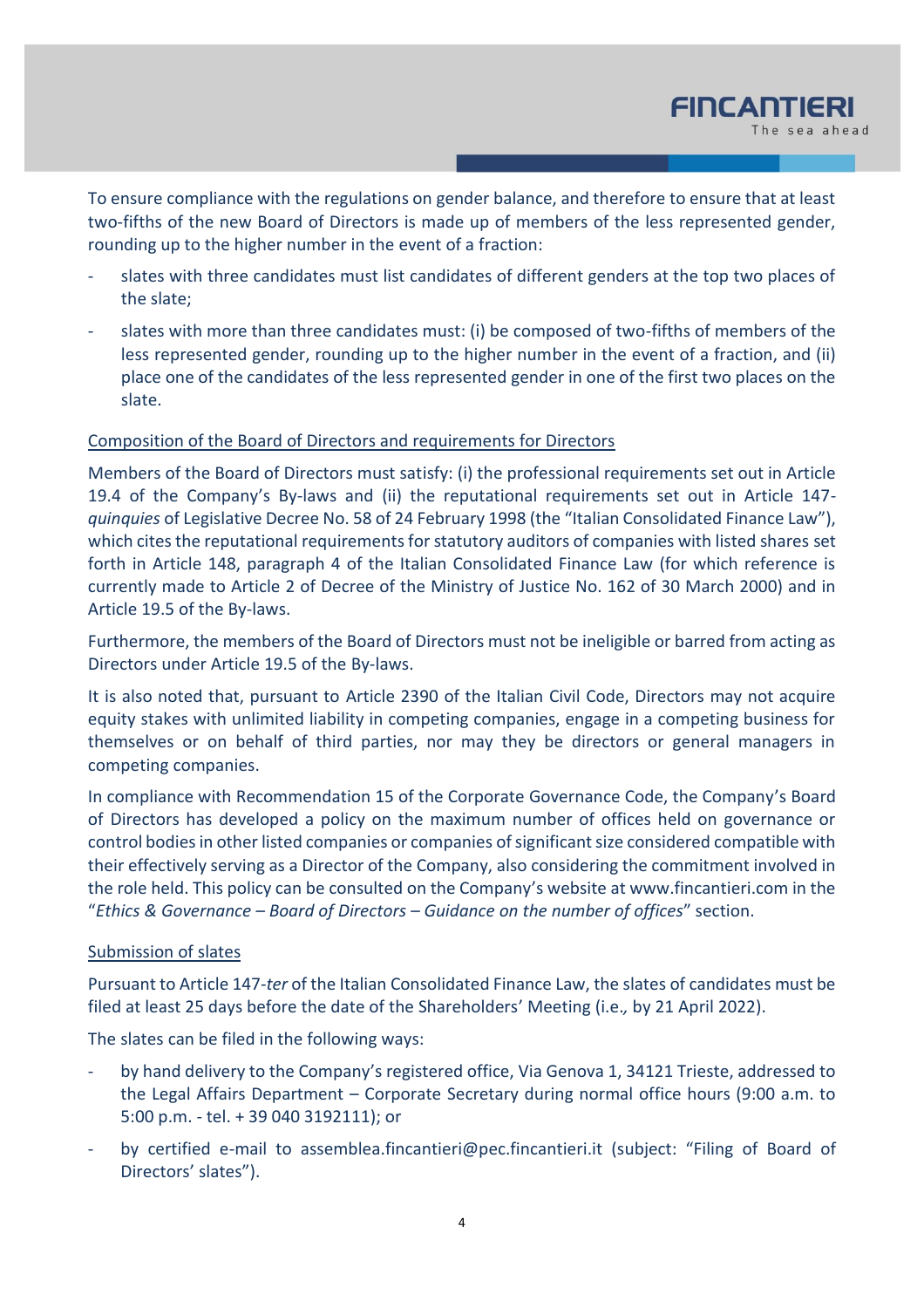

Ownership of the minimum number of shares required to submit slates set forth above is determined based on the shares registered in the Shareholder's name on the day the slates are filed with the Company. However, the relevant certification may be produced after the slate has been filed, provided that it is produced by the deadline for the publication of the slates, and thus at least 21 days prior to the date of the Shareholders' Meeting (i.e., by 25 April 2022), by means of a statement issued by an authorised intermediary in accordance with law.

The slates must be filed with the documentation and information required by the By-laws and law in force.

More specifically, each slate must be filed with:

- a) information on the identity of the Shareholders submitting the slate and the total percentage of shares they hold;
- b) the declarations with which the individual candidates accept their candidacy and certify, under their own responsibility, that they are not ineligible or barred and meet the requirements under the By-laws and law to serve as a Director of the Company;
- c) the curriculum vitae of each candidate containing exhaustive information on his or her personal and professional background with a list of offices held; and
- d) for candidates who are indicated as independent on the slate, the declarations in which those candidates certify, under their own responsibility, that they meet the independence requirements under applicable laws and regulations.

Shareholders are also requested to take into account the independence requirements and the number of independent directors as set out in Recommendations Nos. 7 and 5, respectively, of the Corporate Governance Code.

Since as at the date of this report Fincantieri is classified as a "large" and "concentrated ownership" company under the Corporate Governance Code, in accordance with the above-mentioned Recommendation No. 5 of the Corporate Governance Code, at least one-third of the Board of Directors must be made up of independent Directors.

Moreover, in Communication No. DEM/9017893 of 26 February 2009, the Italian Stock Exchange Regulatory Authority (CONSOB) recommended that Shareholders submitting a minority slate for the appointment of the Board of Directors file, together with the slate, a declaration "*certifying the absence of any direct or indirect connection under Article 147-ter, paragraph 3 of Legislative Decree No. 58 of 24 February 1998 and Article 144-quinquies of CONSOB Resolution No. 11971 of 14 May 1999, with shareholders who hold, individually or collectively, a controlling interest or a relative majority, where identifiable on the basis of notifications of significant shareholdings pursuant to Article 120 of Legislative Decree No. 58 of 24 February 1998 or the publication of shareholders' agreements pursuant to Article 122 of that Decree*", specifying any existing relationships, if significant, with such controlling or relative majority Shareholders, as well as the reasons why such relationships were not considered decisive for the existence of the aforementioned relationships.

It should be noted in this respect that, based on the communications pursuant to Article 120 of the Italian Consolidated Finance Law and information in the shareholders' register, the controlling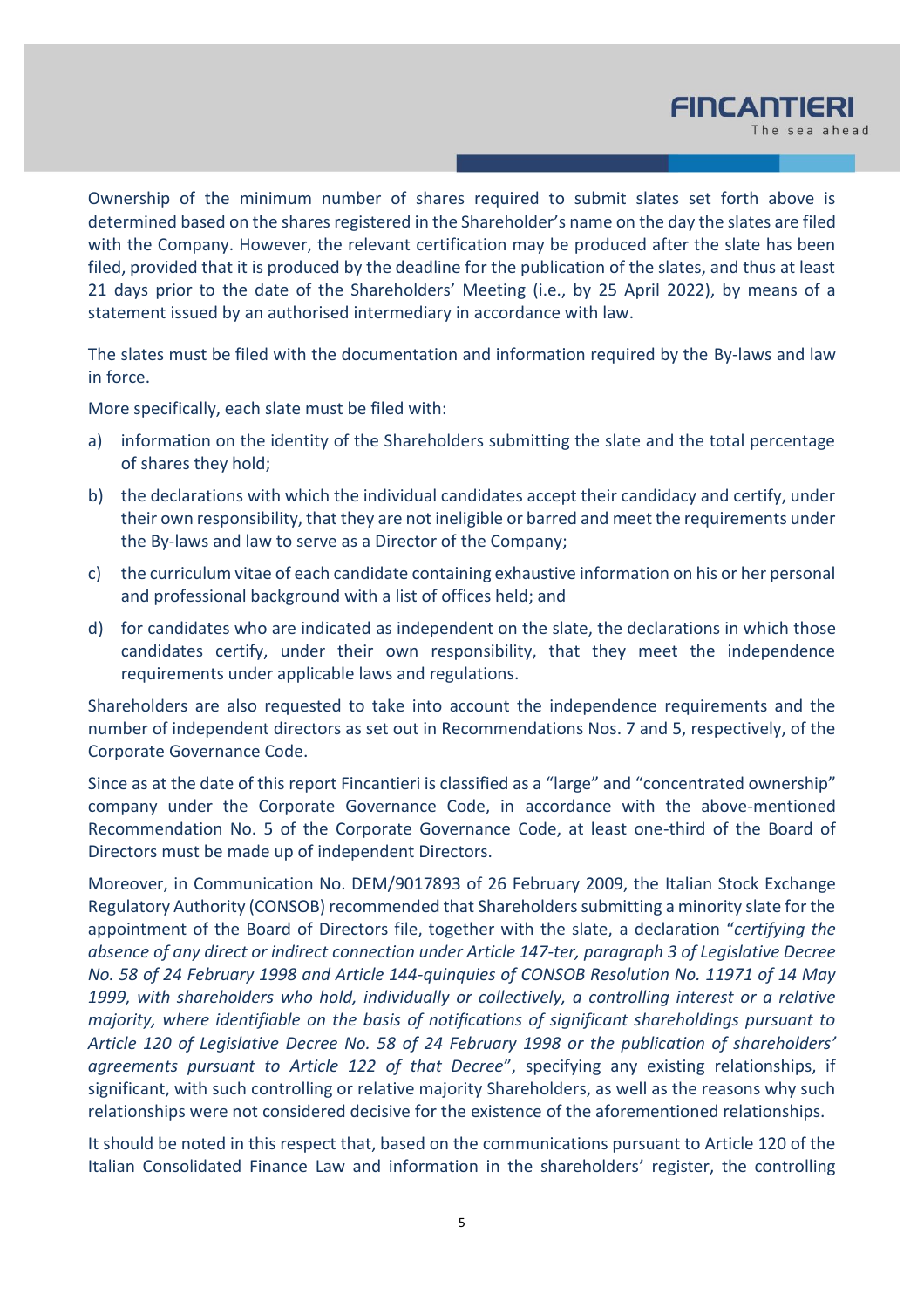

Shareholder of Fincantieri, which holds 71.32% of the share capital, is CDP Industria S.p.A., which in turn is controlled by Cassa Depositi e Prestiti S.p.A.

#### Appointment procedures

Pursuant to Article 19.8 of the By-laws, Directors are elected as follows:

- a) the following Directors are taken from the slate that received the majority of the votes cast, in the order in which they are listed: (i) two-thirds of the Directors to be elected, rounding down in the event of a fraction, if the Board of Directors is composed of up to nine members; (ii) seven Directors to be elected if the Board of Directors consists of ten members; (iii) eight Directors to be elected if the Board of Directors consists of eleven members; (iv) nine Directors to be elected if the Board of Directors consists of twelve members; and (v) ten Directors to be elected if the Board of Directors consists of thirteen members;
- b) the remaining Directors are taken from the other slates, subject to applicable law protecting minority Shareholders not associated in any way, directly or indirectly, with Shareholders who submitted or voted for the slate that received the highest number of votes. Accordingly, the votes received by these slates are subsequently divided by one, two or three, depending upon the number of Directors to be elected. The quotients thus obtained will be progressively assigned to the candidates in each of those slates in the order presented. The quotients thus assigned to the candidates on the various slates will be arranged in a single decreasing ranking. Those who receive the highest quotients will be elected. If more than one candidate receives the same quotient, the candidate from the slate that has not yet elected any Director or that has elected the least number of Directors will be elected. In cases where none of those slates have yet elected a Director or all have elected the same number of Directors, the candidate of the slate that received the greatest number of votes will be elected. In the event of a tie in slate votes and where the quotients are equal, the Shareholders will vote again from among the candidates who attained the same quotients from the slates that elected the same number of Directors (or no Director) and obtained the same number of votes, according to the procedure in subparagraph e) below;
- c) if, following the application of this procedure, the minimum number of independent Directors legally required has not been elected, the quotient of votes to be attributed to each candidate drawn from the slates is calculated by dividing the number of votes received by each slate by the ranked number of each candidate, thus creating a single descending ranking; candidates who do not meet the independence requirements and who obtain the lowest quotients among the candidates taken from all of the slates will be replaced, beginning from the last, until the minimum number of independent Directors legally required has been reached, by independent candidates indicated on the same slate as the replaced candidate (following the order indicated) or by persons who meet the independence criteria and are appointed according to the procedure in subparagraph e) below. If candidates on different slates received the same quotient, the candidate to be replaced will be the candidate from the slate from which the highest number of Directors has been drawn or, if the same number of Directors were elected, the candidate from the slate that received the least number of votes or, in the event of a tie, the candidate who receives fewest votes in a special shareholder vote from among all of the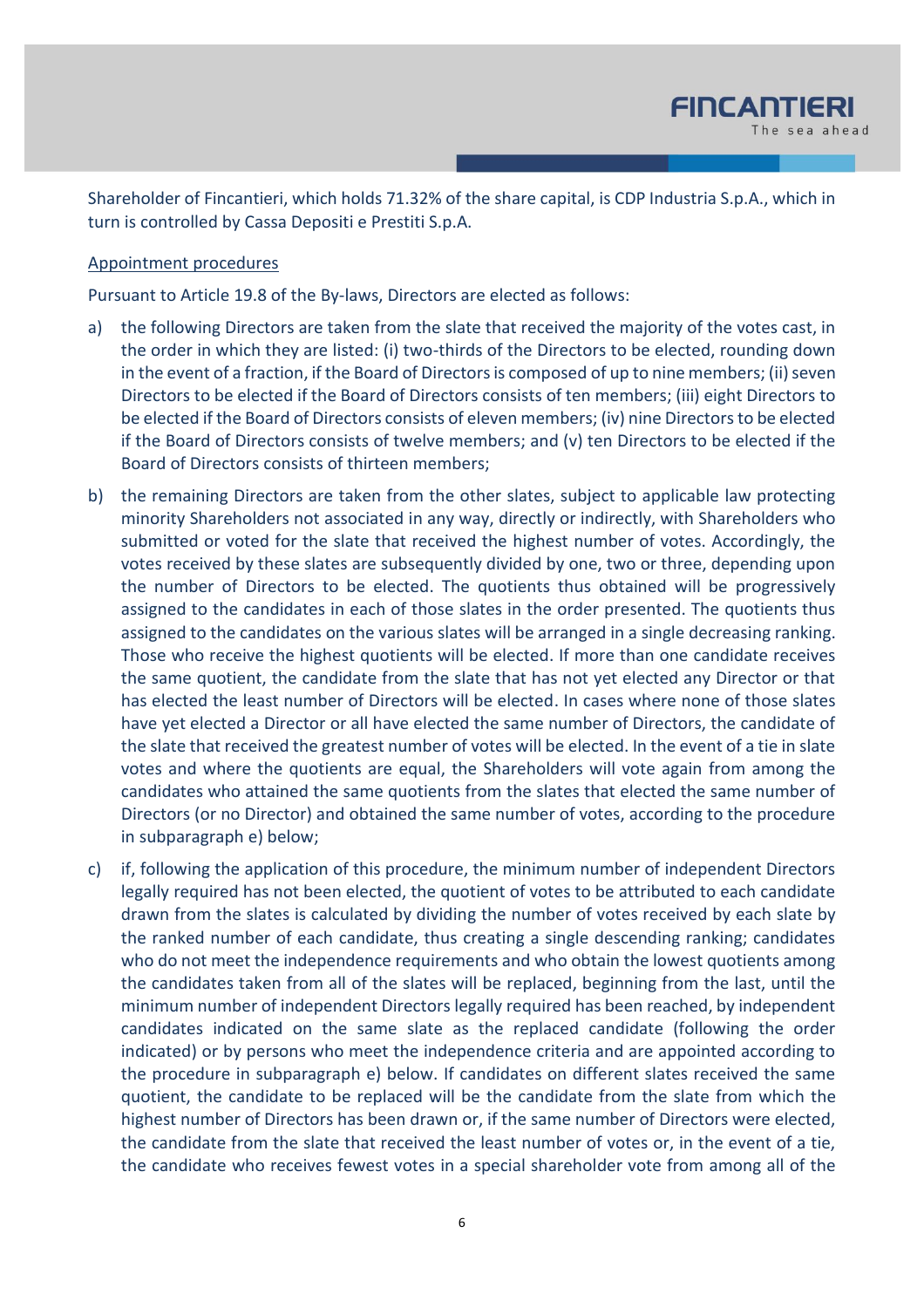candidates with the same quotient from slates that elected the same number of Directors and received the same number of votes, according to the procedure in subparagraph e) below;

- d) if the application of the procedure described in subparagraphs a) and b) above fails to ensure compliance with laws on gender balance, the quotient of votes to be attributed to each candidate drawn from the slates is calculated by dividing the number of votes received by each slate by the ranked number of each candidate, thus creating a single descending ranking; candidates of the more represented gender who have the lowest quotients among the candidates taken from the above-mentioned slates are replaced – until the number of Directors is achieved that complies with gender balance laws and subject to the minimum required number of independent Directors – by the candidate of the less represented gender who appears (with the next lowest ranked number on the slate) on the same slate as the candidate being replaced. If candidates on more than one of the abovementioned slates received the same quotient, the candidate to be replaced will be the candidate from the slate from which the highest number of Directors has been drawn or, if the same number of Directors were elected, the candidate from the slate that received the least number of votes in a special shareholder vote from among all of the candidates with the same quotient from slates that elected the same number of Directors and received the same number of votes, according to the procedure in subparagraph e) below; and
- e) for the appointment of Directors who, for any reason, were not appointed in accordance with the above procedures, the Shareholders will take action with the majorities required by law in a manner that ensures that the composition of the Board of Directors complies with law and the By-laws, as well as laws on gender balance.

In view of all of the foregoing, Shareholders are asked to vote at the Shareholders' Meeting for one of the slates of candidates for the office of Director that will be prepared, filed and published in accordance with the provisions cited above.

# *3.4 Appointment of the Chairperson of the Board of Directors*

Pursuant to Article 20.1 of the By-laws, the appointment of the Chairperson of the Board of Directors is primarily the responsibility of the Shareholders' Meeting. Article 20.1 provides that the Board of Directors may elect a Chairperson from among its members if the Shareholders did not do so.

The outgoing Board of Directors is not making proposals in this regard, and therefore requests the Shareholders' Meeting to appoint the Chairperson of the Board of Directors from among the Directors who will be elected as a result of the voting relating to the previous agenda item 3.3, based on the proposals that may be made by the Shareholders.

# *3.5 Determination of the compensation of the members of the Board of Directors*

Pursuant to Article 28.1 of the By-laws, the members of the Board of Directors are entitled to reimbursement of expenses incurred in the performance of their duties and to compensation to be determined by Shareholders at the ordinary Shareholders' Meeting, who may elect the option in